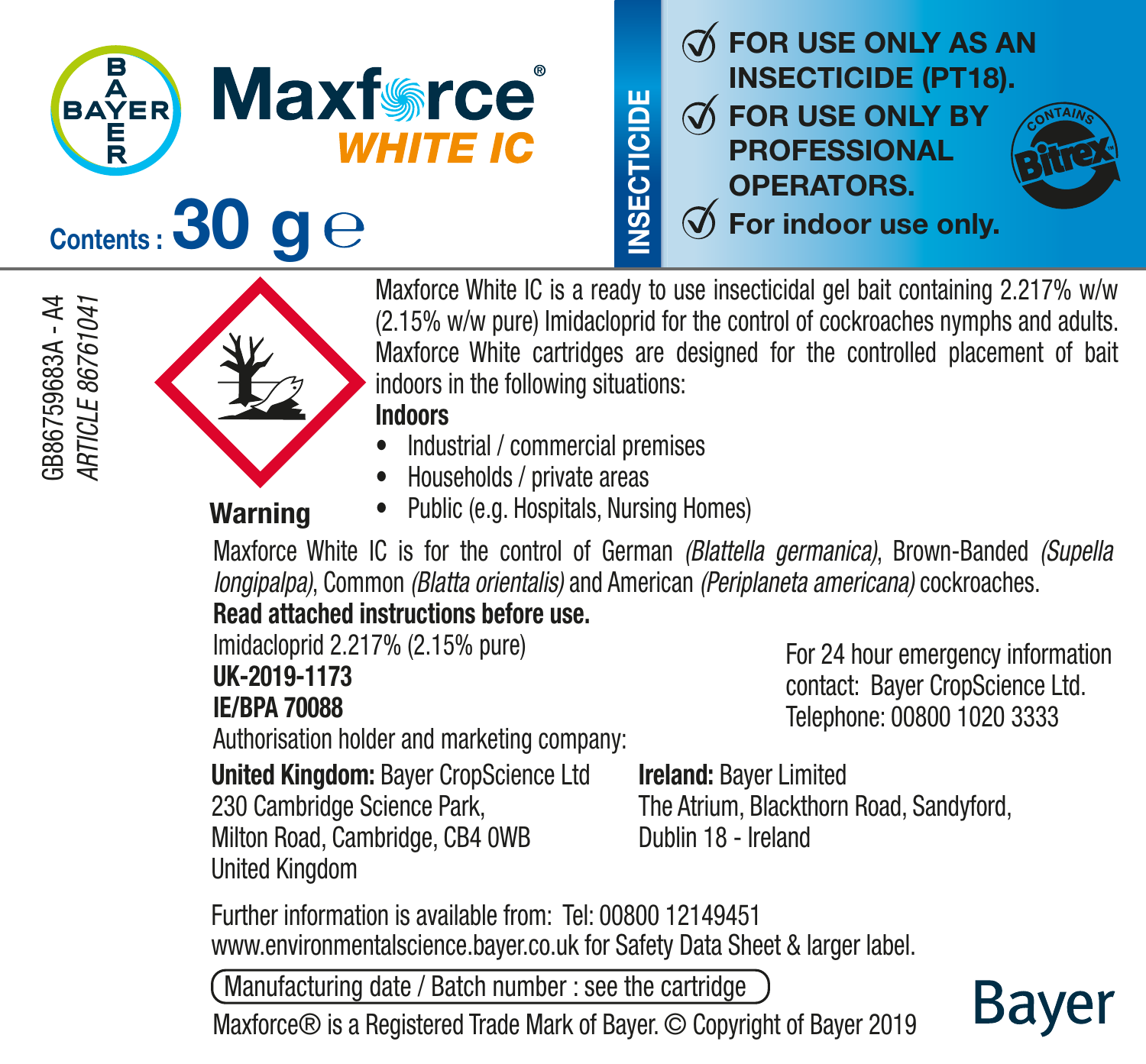

# **INSECTICIDE**

 $\%$  FOR USE ONLY AS AN INSECTICIDE (PT18).  $\mathcal{A}$  FOR USE ONLY BY PROFESSIONAL OPERATORS.  $\emptyset$  For indoor use only.

Safety information MAXFORCE WHITE IC. Contains 2.217% (2.15% pure) Imidacloprid. Very toxic to aquatic life with long lasting effects.  $\frac{1}{2}$ Dispose of contents/container to a licensed hazardous-waste disposal contractor or collection site except for empty clean Warning containers which can be disposed of as non-hazardous waste. Contains 1,2-Benzisothiazolin-3-one. May produce an allergic reaction. To avoid risks to human health and the environment, comply with the instructions for use. UK-2019-1173, IE/BPA 70088 4 x 30 g  $\theta$ 

Maxforce White IC is a ready to use insecticidal gel bait for the control<br>of cockroaches, nymphs and adults.<br>Maxforce White IC contains 2.217% w/w (2.15% w/w pure)

Imidacloprid, along with foodstuffs which are particularly attractive to cockroaches and colloidal materials which maintain attractiveness of the balt and provide cockroaches with a source of liquid.<br>The balt and provide c

and is inconspicuous in use.<br>Maxforce White cartridges are designed for the controlled placement<br>of bait indoors in the following situations:



#### Indoors

Cockroach Control

- 
- 

• Industrial / commercial premises • Households / private areas • Public (e.g. Hospitals, Nursing Homes) Use biocides safely and sustainably.

Always read the label or leaflet before use and follow all the instructions provided.

It is illegal to use this product for uses or in <sup>a</sup> manner other than that prescribed on this label.

Manufacturing date / Batch number : see the cartridge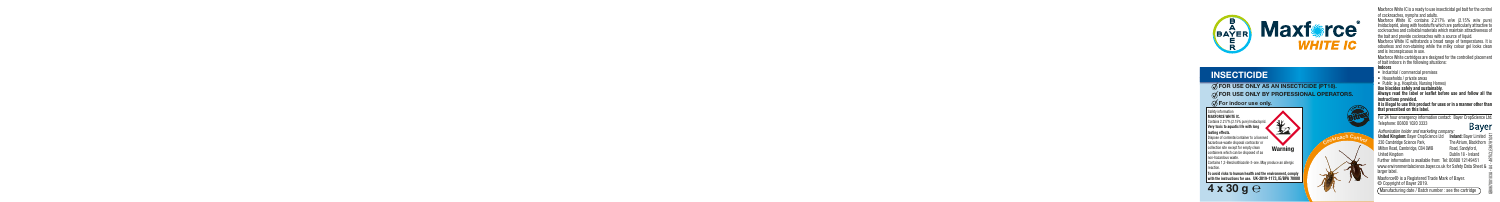Maxforce White IC is for use Indoors for the control of:

- German Cockroaches *(Blattella germanica)*
- Brown-Banded Cockroaches *(Supella longipalpa)*
- Oriental Cockroaches *(Blatta orientalis)*
- American Cockroaches *(Periplaneta americana)*

### DIRECTIONS FOR USE

#### For indoor use only.

Apply Maxforce White IC as spots or thin ribbons to surfaces in identified target areas, it can be placed in corners, cracks and crevices and voids.

The application rate is adjusted to the size of the infestation.

One spot  $= 0.1$  g (approx. 7 mm diameter).

A thin ribbon equating to 1 spot can alternatively be applied.

## Application equipment:

Maxforce White IC is dispensed using a suitable gel applicator. When the treatment has been completed remove the empty cartridge and dispose of safely. If the cartridge is only partially used, remove it from the applicator, seal it with the end cap provided and store as directed.

# Application Rate:

Store in original container. Keep in a cool, dry, well ventilated area. Protect from frost. Store away from light. Shelf life of up to 24 months.

| <b>Cockroach Species</b>                            | Application rate for given density of infestation * per m <sup>2</sup> |                              |
|-----------------------------------------------------|------------------------------------------------------------------------|------------------------------|
|                                                     | Low                                                                    | Hiah                         |
| Small e.g. German Cockroach, Brown banded cockroach | One spot $x$ 0.1 $\alpha$                                              | Two spots $x$ 0.1 $\alpha$   |
| Large e.g. Oriental Cockroach, American Cockroach   | Two spots $x$ 0.1 $\alpha$                                             | Three spots $x$ 0.1 $\alpha$ |

### Further Information:

Skin Contact: Remove contaminated clothing and shoes. Wash contaminated skin with soap and water. Contact poison treatment specialist if symptoms occur. Seek medical attention if irritation develops and persists.

An effect on the cockroach population can be expected very quickly dead cockroaches may be evident within 24 hours of treatment.

> Eve Contact: Rinse immediately with plenty of water, also under the eyelids, for at least 15 minutes. Do not forget to remove any contact lenses.

Maximum levels of control are achieved between two weeks and several months after treatment depending upon the level of infestation and as long as the gel is present.

 $*$  Maximum application rate of 3 x 0.1 g spots per square metre, with a maximum repeat application of  $3 - 11$  times per year per building.

#### STORAGE:

Use only in concealed areas difficult to access and kept away from water, such as cracks and crevices Adopt integrated pest management methods such as the combination of chemical, physical control methods and other public health measures, taking into account local specificities (climatic conditions, target species, conditions of use, etc). FIRST AID General: Move out of dangerous area. Place and transport victim in stable position (lying sideways). Remove contaminated clothing immediately and dispose of safely.

# DISPOSAL:

This material and its container must be disposed of in a safe way. Do not discharge unused product on the ground, into watercourses, into pipes (sink, toilets …) nor down the drains. If removing any residual hardened bait by sponging or wet cloth, all bait and used materials (sponge, cloth etc.) must be disposed of safely as domestic waste.

Ingestion: Wash out mouth with water. Contact poison treatment specialist. Seek medical advice immediately if symptoms occur and/or large quantities have been ingested. In case of impaired consciousness place in recovery position and seek medical advice immediately. Do not give fluids or induce vomiting. Keep container or label available. If necessary take the person to hospital and show the labelling or packaging. Do not leave poisoned person alone.

Poison Information for Ireland: For information or to report a poisoning incident contact The National Poisons Information Centre, Beaumont Hospital, Dublin (01-8092166), retain the label for reference.

### Maximum rates of:

- 60 x 0.1 g spots (i.e. 6 g of bait) in a domestic dwelling;
- 270 x 0.1 g spots (i.e. 27.0 g of bait) in a larger building should not be exceeded.

Should higher amounts of bait be required, then a bait station should be used indoors.

#### General:

Do not apply directly to surfaces on which food or feed is stored, prepared or eaten. Use only in positions inaccessible to children and animals. Prevent access to bait by children and animals. Wash hands and exposed skin before meals and after use. Hazardous to Bees. Do not apply to areas susceptible to routine wet cleaning. Do not use the product in areas where resistance to the active substance (s) is suspected or established. In case of re-infestation, reapply the product without exceeding the maximum number of treatments authorised per year. Inform the registration holder if the treatment is ineffective. Before treatment, remove all other sources of food for cockroaches (waste, food scraps ...) from the infested area to encourage the ingestion of the gel. Do not apply the product on absorbent surfaces. Do not expose bait drops to sunlight or heat (i.e radiator) Avoid continuous use of the product. Alternate products containing active substances with a different mode of action.